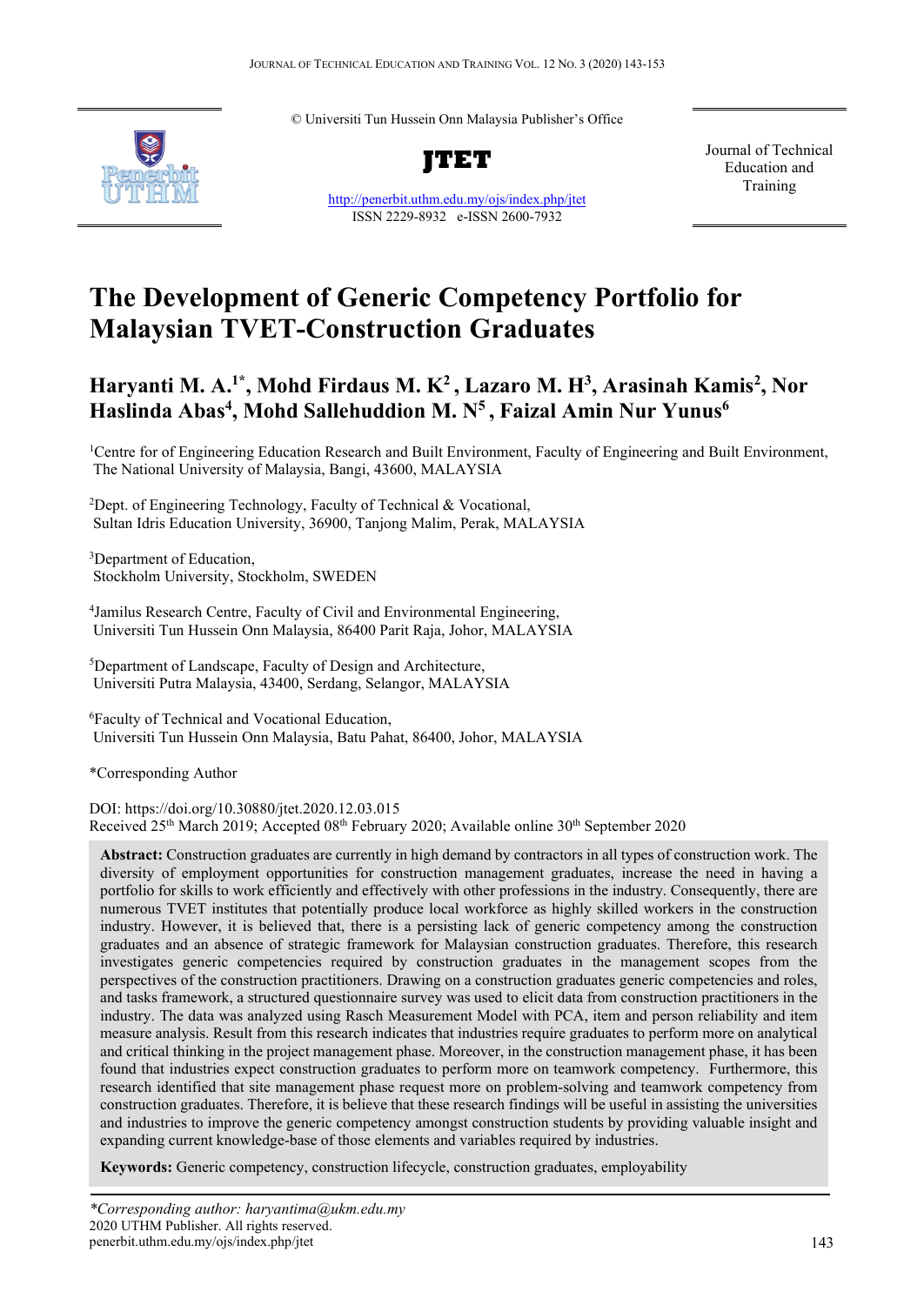## **1. Introduction**

Today, Technical Vocational Education and Training (TVET) is an important field, especially in preparing developing countries for the 21st century. Malaysia is one of the developing countries that actively engaged in producing a skilled workforce to accommodate the needs of the country's workforce including in the construction industry. By 2020, up to an additional 3.3 million jobs will be created, of which 1.3 million will be TVET-related (Ismail & Abiddin, 2020). The twelve National Key Economic Area (NKEA) sectors, project a need for 1.3 million TVET graduates. Thus 1.6 million TVET graduates are required by 2020 including construction graduates. However, the involvement of students from TVET institutes, including from vocational college in the local construction industry as a highly skilled and semiskilled worker is still low (Tun & Onn, 2017).

The changes in industry needs have further highlighted the problems of incompetence construction graduates and brought a significant change in construction education. It is believed that there are skills where graduates fell below the expectation of contracting organizations which appears when there are changes in industry requirements added with education provision in developing construction students' generic competency (Hasan, Ahamad, & Mohamed, 2011). Technical competency are proficiency in a specific kind of activity, particularly one involving methods, processes, procedures or techniques, meanwhile, generic competency can be concluded as a combination of competency which corresponds to personal behavioural, personal traits and motive (Affandi, 2015). Within the current circumstance when the industry is trying to change rapidly, much whereas in the past the focus might have been on the technical competency of the graduates and the current focus seems to be on the generic competency (Ahn, Kwon, Pearce, & Shin, 2010). Evidence to support the views of adequacy relating to the development in construction graduates finds that academia and students were having problems with proper soft skills development during teaching and learning in the university (Haryanti, Padzil, Zulhabri, & Mohd Firdaus, 2012).

The project life cycle of different industry project may vary with their size, complexity and characteristics. Each project in construction requires a manager (project manager, construction manager and site manager). Furthermore, each project life cycle may have entry-level manager (fresh graduates), managing the project. These managers practice the management function in the organization towards their project. In the case of construction, project management is handled by the developer. It means the developer owns the project. It started with a conceptual phase and finished with commissioning or hand over the project to the customer. Meanwhile, construction management is a phase which contractor will take over the project and the progress of construction will be reported to the project manager (superintendent officer/representative of developer). Also, in order to complete the project, the contractor will hire subcontractors. These subcontractors will report all the progress to the construction manager. The site management phase starts with construction and finishes with commissioning. Due to each project life cycle requires different competency from the managers. Therefore, this research aims to develop construction graduates generic competencies portfolio in the management scopes and project life cycle from the perspectives of the construction practitioners.

## **2. Methodology**

This study employed a quantitative approach with survey method. A questionnaire survey was adopted from Affandi, (2015) which developed from construction managers' roles and task, and entry-level construction managers' generic competency framework. The questionnaire consists of three sections which are demography, roles and tasks of construction graduates and generic competencies performed by construction graduates. There are 12 constructs that consist of 48 elements of generic competencies listed in section c.

This research employs a cluster sampling technique. 2679 contractors Grade 5 to 7 in the Klang Valley registered with CIDB Malaysia are chosen as a sample in this research due to the establishment and most of the contractors employed undergraduate construction graduates rather than contractor grade 1 to 4 (Affandi, 2015). This research expects to calibrate item with  $\pm 1$  logit and 99% confidence level. Therefore the minimum sample size which has been selected for this research is 50. It is believed that this sample can represent the whole population since the construction industry has similar construction life cycle and technology no matter where the construction is held.

The data collected from this research is analyzed using the Rasch measurement model designed explicitly for survey rating scale, namely the Rasch Rating Scale Model (Andrich., 1978). This model is appropriate for Likert scale data because it relates the amount of person's latent trait (e.g., one's tendency to agree with a statement) to the probability of an item response on a single scale (Bond. & Fox., 2007). It is only when these two elements are placed on the same scale and compared those truly meaningful inferences about person and interactions can be made. Furthermore, the Rasch analysis used to test data-to-model fit (dimensionality) and data measure quality for this research.

#### **3. Result**

This section provides information on validity and reliability, item hierarchy and generic competency as performed in the project, construction and site management lifecycle.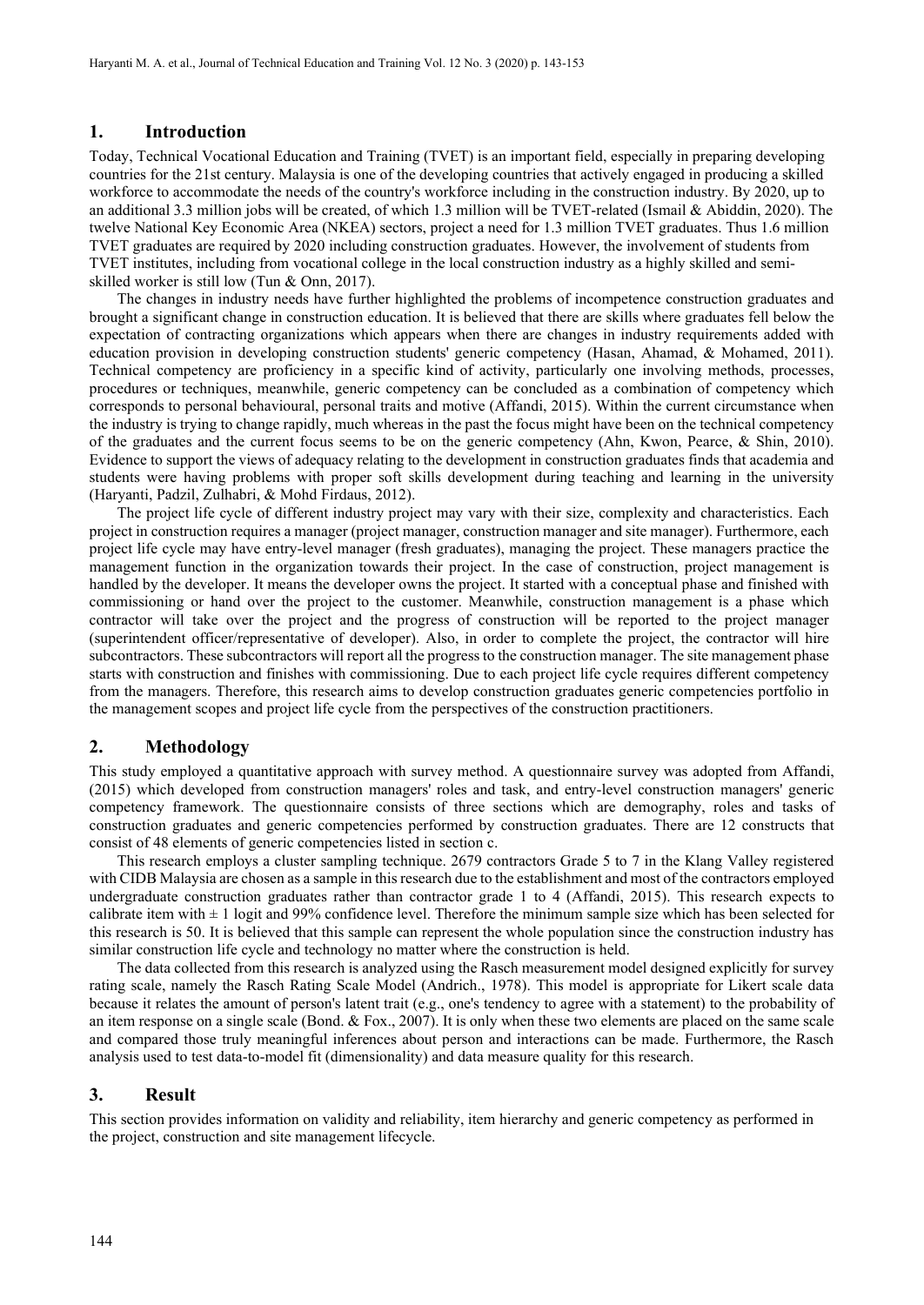## **3.1 Validity and Reliability**

According to (Zikmund, 2003) validity means "the ability of a scale to measure what intended to be measured." In other words, it refers to how well the results are achieved by employing the measure fitting the theories around which the test is designed. Taking into this, construct validity has been examined in this study using principal component analysis (PCA) by Rasch Model. The PCA of residuals is used to test the unidimensional. PCA on the residuals is conducted to detect whether any dominant component remained among Rasch residual in the test, respectively.

#### **Table 1 - Standardized residual variance (in eigenvalue units).**

|                                        | -- Empirical -- |                |                     | Modeled |
|----------------------------------------|-----------------|----------------|---------------------|---------|
| Total raw variance in observations =   |                 | 84.1 100.0%    |                     | 100.0%  |
| Raw variance explained by measures $=$ |                 | 36.1 42.9%     |                     | 43.0%   |
| Raw variance explained by persons $=$  |                 | $22.4$ $26.6%$ |                     | 26.6%   |
| Raw Variance explained by items =      |                 | $13.8$ $16.4%$ |                     | 16.4%   |
| Raw unexplained variance (total) $=$   |                 |                | 48.0 57.1% 100.0%   | 57.0%   |
| Unexplned variance in 1st contrast =   |                 |                | $4.9$ 5.8% $10.2%$  |         |
| Unexplned variance in 2nd contrast =   |                 |                | $4.1$ $4.9%$ $8.6%$ |         |
| Unexplned variance in 3rd contrast =   |                 |                | $3.3$ $3.9$ 6.8 %   |         |
| Unexplned variance in 4th contrast =   |                 |                | $3.0$ $3.6$ $6.2$   |         |
| Unexplned variance in 5th contrast =   |                 |                | $2.3$ $2.7$ $4.7$   |         |
|                                        |                 |                |                     |         |

In total, 42.9% of the Rasch dimension was explained and the unexplained variance was 5.8%. This result shows sufficient evidence for the existence of unidimensional constructs. Reliability refers to an extent to which a scale produces consistent results if it repeats the measurements which are made of the variables of concern (Malholtra, 2003). Reliability and error are related, and thus the larger the reliability, the smaller the error (Punch, 1998). Therefore, the main objective of reliability is to minimize the errors and biases in research. This research applies Item Response Theory (IRT) analysis through Rasch Model in analyzing the reliability of the research instrument where the value of item and person is identified.

#### **Table 2 - Item and person reliability.**

|                                          |                                                                                         |                                  | SUMMARY OF 156 MEASURED (EXTREME AND NON-EXTREME) PERSON |                                   |                    |                                                                          |              |
|------------------------------------------|-----------------------------------------------------------------------------------------|----------------------------------|----------------------------------------------------------|-----------------------------------|--------------------|--------------------------------------------------------------------------|--------------|
|                                          | TOTAL<br>SCORE                                                                          | COUNT                            | MEASURE                                                  | MODEL<br>ERROR                    | INFIT<br>MNSO ZSTD | OUTFIT                                                                   | MNSO ZSTD I  |
| MEAN<br>$\vert$ S.D.<br>I MAX.<br>I MIN. | 192.4<br>26.5<br>240.0<br>105.0                                                         | 48.0<br>$\sim$ 0<br>48.0<br>48.0 | 2.32<br>2.08<br>8.43                                     | .35<br>.37<br>1.83<br>$-1.68$ .18 | $.03 -9.3$         | .03                                                                      | $-9.2 \;  $  |
|                                          | I REAL RMSE .53 TRUE SD<br>IMODEL RMSE .51 TRUE SD<br>$\vert$ S.E. OF PERSON MEAN = .17 |                                  | 2.01<br>2.01                                             |                                   |                    | SEPARATION 3.83 PERSON RELIABILITY<br>SEPARATION 3.95 PERSON RELIABILITY | .94  <br>.94 |

PERSON RAW SCORE-TO-MEASURE CORRELATION = .92 CRONBACH ALPHA (KR-20) PERSON RAW SCORE "TEST" RELIABILITY = .98

|            | TOTAL |             |         | MODEL      |      | INFIT       |        | <b>OUTFIT</b> |                    |
|------------|-------|-------------|---------|------------|------|-------------|--------|---------------|--------------------|
|            | SCORE | COUNT       | MEASURE | ERROR      |      | MNSO        | ZSTD   | MNSO          | ZSTD               |
| MEAN       | 625.2 | 156.0       | .00     | .14        |      | 1.00        | $-1.1$ | 1.00          | $-1$ $\frac{1}{2}$ |
| S.D.       | 15.1  | $\cdot$ 0   | .29     | .00        |      | .22         | 1.7    | .26           | 1.9 <sub>1</sub>   |
| MAX.       | 660.0 | 156.0       | .57     | .15        |      | 1.62        | 4.3    | 1.80          | 4.9                |
| MIN.       | 594.0 | 156.0       | $-0.69$ | .13        |      | .60         | $-3.7$ | .61           | $-3.4$             |
| REAL RMSE  |       | .14 TRUE SD | .25     | SEPARATION | 1.75 | <b>TTEM</b> |        | RELIABILITY   | .75                |
| MODEL RMSE |       | .14 TRUE SD | .25     | SEPARATION | 1.84 | <b>ITEM</b> |        | RELIABILITY   | .77 <sub>1</sub>   |

SUMMARY OF 48 MEASURED (NON-EXTREME) ITEM

The value of person reliability for contractors is excellent ( .94), which can support the item value (Norlide, 2007). Moreover, the item reliability value ( .75), shows that item in the instrument is fair enough to be used as an instrument for this research.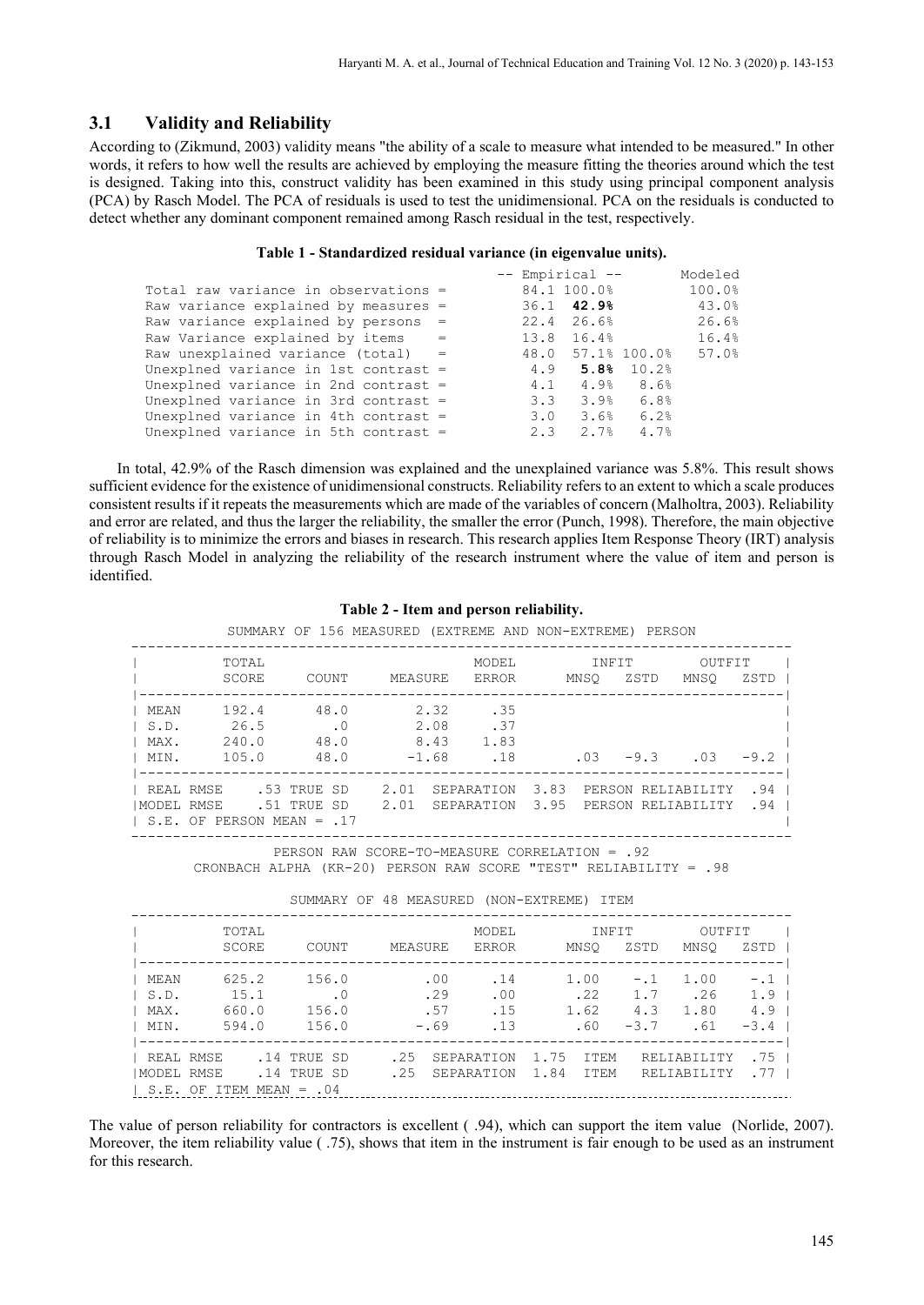## **3.2 Item Hierarchy**

Item hierarchy table presents a visual representation of item distributions using a hierarchy to display the item response patterns. The element that is easiest to endorse, fall towards the bottom of the hierarchy, while the element that is most difficult to endorse, are represented at the top of the item hierarchy (Bond & Fox, 2007). The distance between the items in the hierarchy illustrates how the items are functioning about one another. As explained by (Bond  $&$  Fox, 2007) the logit scale is an interval scale, meaning that the distance between the logits is of equal size. The Table 3, 4 and 5 below, shows the level of respondents' expectation and requirement measured in logit by Rasch model.

## **3.3 Generic Competency Performed in the Project Management Lifecycle**

Project management is the application of knowledge, skills, tools, and techniques to project activities to meet project requirements (Project Management Institute, 2004). The term project management is sometimes used to describe an organizational or managerial approach to the management of the project and some ongoing operation, which can be defined as a project that is also referred to as 'management by project. In the case of construction, project management is handled by the client and developer. It means the client or developer owns the project. It started with conceptual phase and finished with commissioning or hand over the project to the customer. Table 3 below, shows the generic competency required to be performed by construction graduates in project management lifecycle.

| Table 3 - Item measure for generic competency performed in the project management lifecycle. |  |  |  |
|----------------------------------------------------------------------------------------------|--|--|--|
|----------------------------------------------------------------------------------------------|--|--|--|

| ENTRY                   | TOTAL      | TOTAL    |                  | MODEL                      | INFIT       |                          | OUTFIT          |             |        |                                | PT-MEASURE   EXACT MATCH |                                                 |
|-------------------------|------------|----------|------------------|----------------------------|-------------|--------------------------|-----------------|-------------|--------|--------------------------------|--------------------------|-------------------------------------------------|
| NUMBER                  | SCORE      | COUNT    | MEASURE          | S.E.   MNSO                |             | ZSTD   MNSO              |                 | ZSTD CORR.  | EXP.I  | OBS <sup>8</sup>               | EXP%                     | ITEM                                            |
|                         |            |          |                  |                            |             |                          |                 |             |        |                                |                          |                                                 |
| 33                      | 145        | 47       | 1.32             | .401.20                    |             | $-3.71$ . 15             | $-3.21$         | .84         |        | .71197.7                       |                          | 83.8  SECCN1                                    |
| 34                      | 145        | 47       | 1.32             | .77<br>.401                | $- 0.71$    | .61                      | $-.91$          | .72         |        | $.71$   88.4                   | 83.8                     | SECCN2                                          |
| 4                       | 146        | 47       | 1.16             | .401.45                    | $-2.11$     | .38                      | $-1.8$          | .78         |        | .70190.7                       |                          | 83.5  SECCRB1                                   |
| 3                       | 148        | 47       | .83              | .401.95                    |             | $-.11.92$                | $-11$           | .64         |        | .70179.1                       | 82.31                    | SECCLL1                                         |
| 15                      | 148        | 47       | .83              | .40 1.23                   |             | $.8$   .80               | $- .4  $        | .72         |        | $.70$   79.1                   |                          | 82.3  SECCTW11                                  |
| 12                      | 149        | 47       | .67              | .40 1.20                   |             | .711.32                  | $.9$            | .60         | $.69$  | 79.1                           | $82.0$                   | SECCTW8                                         |
| 17                      | 149        | 47       | .67              | .401.78                    |             | $-.71.70$                | $- 0.7$         | .70         |        | $.69$   79.1                   | $82.0$                   | SECCPS2                                         |
| 37                      | 149        | 47       | .67              | .401.81                    |             | $-0.61$ . 91             | $-11$           | .70         |        | .69183.7                       | 82.01                    | SECCBC1                                         |
| 10                      | 150        | 47       | .51              | .401.72                    | $-.91$      | .52                      | $-1.3$          | .69         |        | $.68$   81.4                   |                          | 81.6  SECCTW6                                   |
| 36                      | 150        | 47       | .51              | .401.52                    |             | $-1.9$ . 53              | $-1.3$          | .73         |        | $.68$   90.7                   |                          | 81.6  SECCN4                                    |
| 39                      | 150        | 47       | .51              | .4011.26                   |             | .911.27                  | .8 <sub>1</sub> | .60         |        | $.68$   72.1                   |                          | 81.6  SECCBC3                                   |
| 30                      | 151        | 47       | .35              | .401.56                    | $-1.7$ . 38 |                          | $-2.01$         | .80         |        | $.68$   88.4                   |                          | 80.9  SECCE5                                    |
| 35                      | 151        | 47       | .35              | .401.67                    |             | $-1.2$ . 46              | $-1.6$          | .71         |        | $.68$   79.1                   |                          | 80.9  SECCN3                                    |
| 38                      | 151        | 47       | .35              | .401.69                    | $-1.1$ . 48 |                          | $-1.5$          | .70         |        | $.68$   79.1                   | 80.91                    | SECCBC2                                         |
| 41                      | 151        | 47       | .35              | $.40$ $.87$                |             | $-.4 1.00$               | .1              | .66         |        | $.68$   83.7                   | 80.91                    | SECCF2                                          |
| 48                      | 151        | 47       | .35              | .4011.48                   |             | 1.611.15                 | .5 <sub>1</sub> | .67         |        | $.68$   81.4                   | 80.91                    | SECCEN2                                         |
| 13                      | 152        | 47       | .19              | $.40$   .73                |             | $-1.0$ .62               | $-1.0$          | .76         |        | $.67$   86.0                   |                          | 81.5  SECCTW9                                   |
| 16                      | 152        | 47       | .19              | .401.87                    |             | $-4$ , 83                | $- .3$          | .64         |        | $.67$   86.0                   |                          | 81.5  SECCPS1                                   |
| 19                      | 152        | 47       | .19              | .40 1.00                   |             | $.1$ $.95$               | $.0$            | .73         |        | $.67$   76.7                   |                          | 81.5  SECCPS4                                   |
| 31                      | 152        | 47       | .19              | .4011.70                   |             | 2.211.10                 | .4 <sub>1</sub> | .74         | .671   | 72.1                           |                          | 81.5  SECCE6                                    |
| 32                      | 152        | 47       | .19              | .4011.31                   |             | 1.111.20                 | .6              | .69         | .671   | 72.1                           | $81.5$                   | SECCE7                                          |
| 20                      | 153        | 47       | .03              | .391.64                    |             | $-1.4$ . 46              | $-1.7$          | .79         |        | $.66$   83.7                   |                          | 80.8  SECCPS5                                   |
| 28                      | 153        | 47       | .03              | $.39$ $.86$                |             | $-0.51$ .93              | .01             | .67         |        | $.66$   88.4                   | 80.81                    | SECCE3                                          |
| 40                      | 153        | 47       | .03              | .391.81                    |             | $-.71.90$                | $-11$           | .65         |        | $.66$   83.7                   |                          | 80.8  SECCF1                                    |
| 47                      | 153        | 47       | .03              | .3911.44                   |             | 1.511.12                 | .4 <sub>1</sub> | .58         |        | $.66$   81.4                   |                          | 80.8  SECCEN1                                   |
| 42                      | 154        | 47       | $-.12$           | .391.77                    |             | $-.9$ $.83$              | $- .41$         | . 69        |        | $.66$   90.7                   |                          | 80.2  SECCF3                                    |
| 46                      | 154        | 47       | $-.12$           | .391.79                    |             | $-.8$   .84              | $-.31$          | .66         |        | $.66$   86.0                   |                          | 80.2  SECCL4                                    |
| 8                       | 155        | 47       | $-.27$           | .3911.42                   |             | 1.611.37                 | 1.1             | .53         |        | $.65$   $65.1$                 | 79.51                    | SECCTW4                                         |
| 9                       | 155        | 47       | $-.27$           | $.39$ $.88$                |             | $-.4$ ]. 76              | $-.61$          | .76         |        | $.65$   79.1                   |                          | 79.5   SECCTW5                                  |
| 14                      | 155        | 47       | $-.27$           | .391.93                    |             | $-.21-.83$               | $- .41$         | . 62        | . 65 I | 79.1                           | 79.51                    | SECCTW10                                        |
| 29                      | 155        | 47       | $-.27$           | .391.82                    |             | $-.71.68$                | $-.91$          | .66         |        | $.65$   79.1                   |                          | 79.5  SECCE4                                    |
| 45                      | 155        | 47       | $-.27$           | .3911.02                   |             | .21.93                   | $-.11$          | .70         |        | $.65$   74.4                   |                          | 79.5  SECCL3                                    |
| 5                       | 156        | 47       | $-.42$           | .381.82                    |             | $-.71-.67$               | $-.91$          | . 66        |        | $.64$   79.1                   |                          | 78.7  SECCTW1                                   |
| 6                       | 156        | 47       | $-.42$           | $.38$ $.88$                | $-.51$      | .70                      | $-.91$          | . 65        |        | .64174.4                       | 78.71                    | SECCTW2                                         |
| 11                      | 156        | 47<br>47 | $-.42$<br>$-.42$ | .38 1.06                   | .31         | .85                      | $-.31$          | .70         |        | $.64$   $74.4$                 |                          | 78.7  SECCTW7                                   |
| 18<br>22                | 156        |          | $-.42$           | .381.62                    |             | $-1.8$   .47             | $-1.8$          | .71         |        | $.64$   83.7                   |                          | 78.7  SECCPS3                                   |
|                         | 156        | 47       | $-.42$           | $.38$   .97                |             | $-.1$ .78                | $-.61$          | .72         |        | .64  79.1                      |                          | 78.7  SECCACT2                                  |
| 25<br>43                | 156<br>156 | 47<br>47 | $-.42$           | .3812.29<br>.38 1.24       |             | 4.111.94<br>1.011.08     | 2.31<br>.41     | .46<br>.67  |        | $.64$   72.1<br>$.64$   $74.4$ |                          | 78.7  SECCACT5 <br>78.7  SECCL1                 |
| $\mathbf{1}$            |            |          | $-.57$           |                            |             |                          |                 |             |        |                                |                          |                                                 |
| 24                      | 157<br>157 | 47<br>47 | $-.57$           | .38 1.50                   |             | 2.0 1.51                 | 1.4             | . 63        |        | $.63$   65.1                   | 77.91                    | SECCC1                                          |
| $7\phantom{.0}$         |            |          | $-.71$           | .38 1.52                   |             | 2.0 1.35                 | 1.1             | .53         |        | $.63$   69.8<br>.62160.5       |                          | 77.9  SECCACT4                                  |
| 26                      | 158<br>158 | 47<br>47 | $-.71$           | .38 1.23<br>.381.87        |             | 1.1 1.11                 | $.4$            | .54         |        | $.62$   74.4                   |                          | 77.21 SECCTW3 1<br>77.2  SECCE1                 |
| 23                      | 159        |          | $-.85$           | .3711.58                   |             | $-0.5$ ] .69<br>2.4 1.31 | $-1.0$          | .74<br>.62  |        | $.62$   60.5                   |                          | 76.5  SECCACT3                                  |
|                         |            | 47<br>47 | $-.85$           |                            |             |                          | 1.01            |             |        | $.62$   83.7                   |                          |                                                 |
| 27<br>44                | 159<br>159 | 47       | $-.85$           | $.37$   .98<br>$.37$   .97 |             | $.0$   .84               | $-0.41$         | .54         |        |                                |                          | 76.5  SECCE2                                    |
| 21                      | 160        |          | $-.99$           | .371.96                    |             | $-.1 1.04$<br>$-.11-.76$ | .21<br>$-.71$   | . 64<br>.61 |        | $.62$   79.1<br>$.61$   76.7   |                          | 76.5  SECCL2<br>$\mathbf{I}$<br>75.71 SECCACT11 |
|                         |            | 47       |                  |                            |             |                          |                 |             |        |                                |                          |                                                 |
| $\overline{\mathbf{2}}$ | 161        | 47       | $-1.13$          | .37 1.18                   |             | .9 1.04                  | .21             | .54         |        | $.60$   62.8                   |                          | 75.1  SECCC2                                    |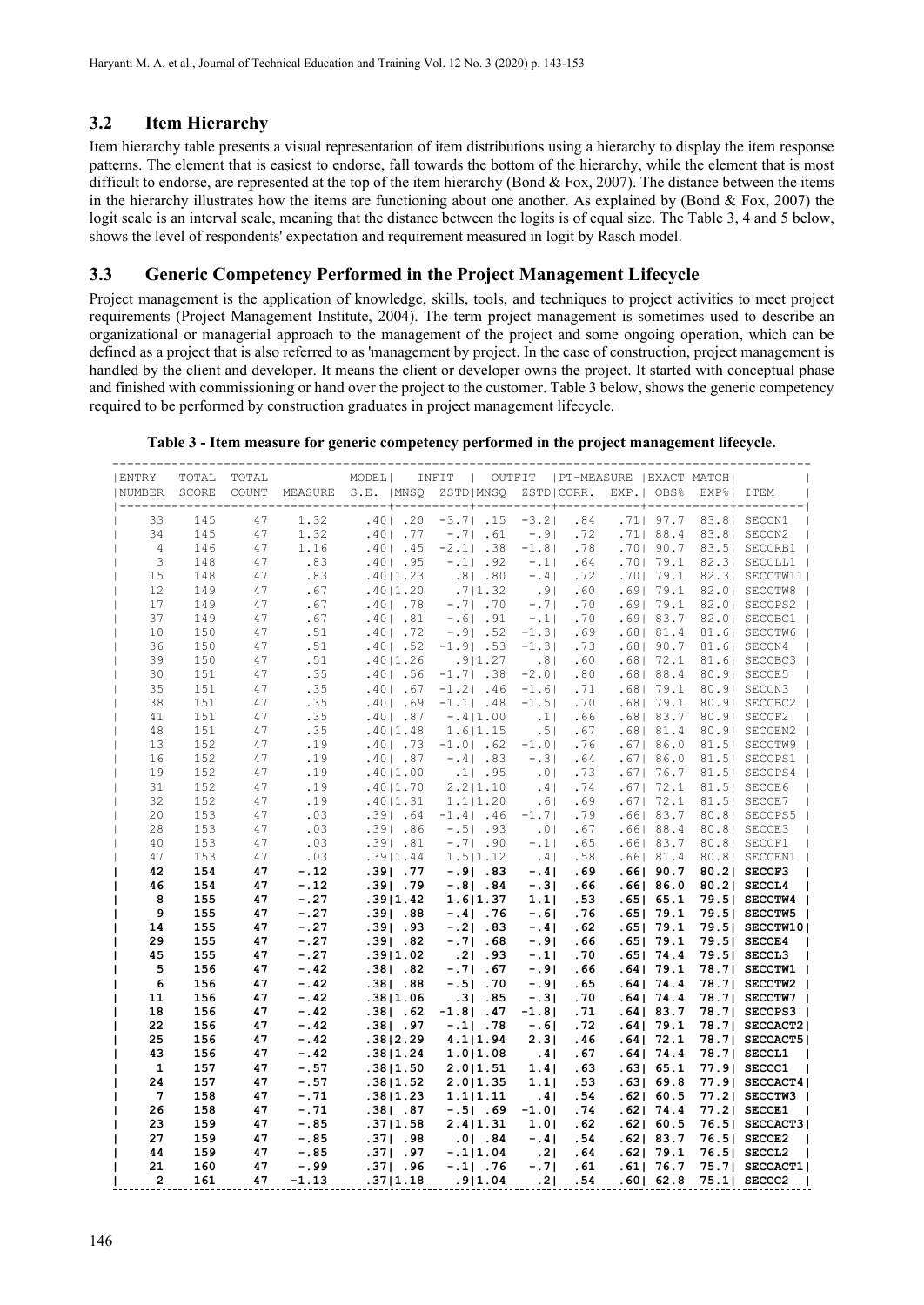**Table 3 - (Continue)**

| ENTRY<br>INFIT   OUTFIT  PT-MEASURE  EXACT_MATCH <br>TOTAL TOTAL<br>MODELI<br> NUMBER SCORE COUNT MEASURE S.E.  MNSO ZSTD MNSO ZSTD CORR. EXP.  OBS% EXP%  ITEM<br>178.980.01<br>153.3 47.0 .00<br>MEAN<br>.3911.00 .01 .88 -.31<br>18.02.11<br>$\vert$ S.D.<br>$3.8$ . 0<br>.01 .37 1.4 .33 1.0<br>.59 |  |  |  |  |  |
|---------------------------------------------------------------------------------------------------------------------------------------------------------------------------------------------------------------------------------------------------------------------------------------------------------|--|--|--|--|--|
|                                                                                                                                                                                                                                                                                                         |  |  |  |  |  |
|                                                                                                                                                                                                                                                                                                         |  |  |  |  |  |

Table 3 shows that, from the total of 12 constructs that consist of 48 elements of generic competencies for construction graduates, only 23 generic competencies required by the industries from construction graduates. Based on the item hierarchy table, 23 generic competencies are the easiest endorse item by construction practitioners (below logit 0). The most important generic competency requires by the industries is communication competency (Make a clear presentation, logit -1.13) and on the other hand is negotiation competency (Collects and analyses all available information and develops option to achieve agreement, logit 1.32).

## **3.4 Generic Competency Performed in the Construction Management Lifecycle**

Construction management lifecycle starts with tendering and finishes with the hand over the project. Construction management involves in coordinate and supervision of the construction process including planning the sequences of works, administration of construction site, materials delivery, making sure all works being done accordingly on-site, decision making which pertaining works on site and so forth, from the tendering awarded stage through final construction, making sure that the project gets done on time and within budget (Mat Isa, 2007). Construction management is a phase where the contractor will take over the project and the progress of construction will be reported to the superintendent officer or representative of the developer. Table 4 below shows the generic competency required to be performed by construction graduates in construction management lifecycle.

| ENTRY                   | TOTAL | TOTAL |         | MODEL           | INFIT                      | OUTFIT          |            |              | PT-MEASURE   EXACT MATCH |                         |
|-------------------------|-------|-------|---------|-----------------|----------------------------|-----------------|------------|--------------|--------------------------|-------------------------|
| <b>NUMBER</b>           | SCORE | COUNT | MEASURE | S.E.   MNSO     | ZSTD   MNSO                |                 | ZSTD CORR. | EXP.   OBS%  | EXP%  ITEM               |                         |
|                         |       |       |         |                 |                            |                 |            |              |                          |                         |
| 35                      | 204   | 65    | .94     | $.321$ $.75$    | $-.81.75$                  | $- 0.71$        | .73        | $.71$   83.3 |                          | 82.7  SECCN3            |
| 23                      | 205   | 65    | .84     | $.321$ $.76$    | $-.81$ $.67$ $-1.01$       |                 | .79        | $.711$ 83.3  |                          | 82.71 SECCACT31         |
| 17                      | 207   | 65    | .63     | $.32$   $.90$   | $-.31.91$                  | $-21$           | .75        | .70181.7     |                          | 82.5  SECCPS2           |
| 22                      | 207   | 65    | .63     | .32 1.25        | .911.17                    | .61             | .72        | $.70$   71.7 |                          | 82.5  SECCACT2          |
| 36                      | 207   | 65    | .63     | $.32$   $.65$   | $-1.3$ . 67                | $-1.0$          | .76        | .70188.3     |                          | 82.5  SECCN4            |
| 25                      | 208   | 65    | .53     | .3211.19        | .711.15                    | .51             | .67        | .70180.0     |                          | 82.3  SECCACT5          |
| 34                      | 208   | 65    | .53     | .321.66         | $-1.3$ .56                 | $-1.5$          | .76        | .70183.3     |                          | 82.3  SECCN2            |
| 40                      | 208   | 65    | .53     | $.32$   $.57$   | $-1.71.47$                 | $-1.9$          | .76        | $.70$   86.7 |                          | 82.3  SECCF1            |
| 46                      | 208   | 65    | .53     | $.32$ $.84$     | $-.511.02$                 | $.2$            | .73        | .70183.3     |                          | 82.3  SECCL4            |
| 18                      | 209   | 65    | .42     | .3211.76        | 2.412.01                   | 2.51            | .57        | $.69$   78.3 |                          | 82.0  SECCPS3           |
| 30                      | 209   | 65    | .42     | .32 1.38        | 1.4 1.19                   | .7 <sub>1</sub> | .69        | .69175.0     |                          | 82.0  SECCE5            |
| 33                      | 209   | 65    | .42     | .32 1.05        | .3 1.33                    | 1.01            | .58        | $.69$   80.0 |                          | 82.0  SECCN1            |
| 2                       | 210   | 65    | .32     | $.32$   $.94$   | $-.1$ .95                  | $.0$            | .71        | $.69$   85.0 |                          | 82.1  SECCC2            |
| 21                      | 210   | 65    | .32     | $.32$   $.85$   | $-0.5$ .75                 | $-1.7$          | .70        | .69185.0     |                          | 82.1  SECCACT1          |
| 38                      | 210   | 65    | .32     | $.32$   $.90$   | $-.3 1.00$                 | $\cdot$ 1       | .69        | $.69$   81.7 |                          | 82.1  SECCBC2           |
| 42                      | 210   | 65    | .32     | .32 1.17        | .711.37                    | $1.1$           | .65        | $.69$   78.3 |                          | 82.1  SECCF3            |
| 31                      | 211   | 65    | .21     | $.32 \mid 1.23$ | .911.20                    | $.7$            | .69        | .68176.7     |                          | 81.6  SECCE6            |
| 41                      | 211   | 65    | .21     | $.32$   .99     | $.1$   .86                 | $-31$           | .69        | $.68$   80.0 |                          | 81.6  SECCF2            |
| $\overline{\mathbf{3}}$ | 212   | 65    | .11     | .32 1.45        | 1.711.56                   | $1.6$           | .60        | .68171.7     |                          | 81.1  SECCLL1           |
| 10                      | 212   | 65    | .11     | .3211.32        | 1.311.14                   | .51             | .69        | $.68$   76.7 |                          | 81.1  SECCTW6           |
| 16                      | 212   | 65    | .11     | $.32$   $.95$   | $-.1$ .78                  | $-.6$           | .69        | $.68$   81.7 |                          | 81.1  SECCPS1           |
| 19                      | 212   | 65    | .11     | .32 1.18        | .8 1.21                    | .71             | .63        | .68175.0     |                          | 81.1  SECCPS4           |
| 27                      | 212   | 65    | .11     | $.32$   .99     | .11.87                     | $-3$            | .72        | $.68$   78.3 |                          | 81.1  SECCE2            |
| 28                      | 212   | 65    | .11     | $.32$   $.52$   | $-2.31.40$                 | $-2.3$          | .80        | .68188.3     |                          | 81.1  SECCE3            |
| 43                      | 212   | 65    | .11     | $.32$   $.55$   | $-2.11.44$                 | $-2.1$          | .77        | $.68$   88.3 |                          | 81.1  SECCL1            |
| $\mathbf{1}$            | 213   | 65    | .01     | .32 1.51        | 1.911.67                   | $1.8$           | .59        | $.67$   78.3 |                          | 80.4  SECCC1            |
| 29                      | 213   | 65    | .01     |                 | $.32$   $.49$ -2.6   $.42$ | $-2.2$          | .78        | $.67$   90.0 |                          | 80.4  SECCE4            |
| 39                      | 213   | 65    | .01     | $.32 \mid 1.00$ | .11.90                     | $-21$           | .68        | .67180.0     |                          | 80.41 SECCBC3           |
| 4                       | 214   | 65    | $-.10$  | $.32$ $.84$     | $-.61.78$                  | $-.61$          | .69        | .66181.7     |                          | 79.7  SECCRB1           |
| 15                      | 214   | 65    | $-.10$  | $.32$ $.92$     | $-.31.89$                  | $-.31$          | .61        | .66185.0     |                          | 79.7  SECCTW11          |
| 24                      | 214   | 65    | $-.10$  | $.32$   $.61$   | $-1.9$ . 58                | $-1.4$          | .74        | $.66$   88.3 |                          | 79.7  SECCACT4          |
| 44                      | 214   | 65    | $-.10$  | .32 1.34        | 1.4 1.24                   | .81             | .64        | .66  71.7    |                          | 79.7  SECCL2            |
| 47                      | 215   | 65    | $-.20$  | .32 1.66        | 2.611.77                   | $2.1$           | .57        | .661 70.0    |                          | 78.8  SECCEN1           |
| 12                      | 216   | 65    | $-.30$  | $.31$ $.91$     | $-.4$ $.84$                | $-0.41$         | .66        | $.65$   78.3 |                          | 78.0  SECCTW8           |
| 37                      | 216   | 65    | $-.30$  | $.31$ $.84$     | $-.71.79$                  | $-.61$          | .68        | $.65$   81.7 |                          | 78.0  SECCBC1           |
| 32                      | 217   | 65    | $-.39$  | .31  .57        | $-2.4$ . 42                | $-2.2$          | .74        | $.64$   83.3 |                          | 77.2  SECCE7            |
| 48                      | 217   | 65    | $-.39$  | .31 1.95        | 3.713.14                   | 4.51            | .49        | $.64$   66.7 |                          | 77.2  SECCEN2           |
| 6                       | 218   | 65    | $-.49$  | $.31$ $.67$     | $-1.8$   $.59$ -1.4        |                 | .70        | $.63$   81.7 |                          | 76.3  SECCTW2           |
| 13                      | 218   | 65    | $-.49$  | $.31$ $.82$     | $-.9$ $-.83$ $-.4$ $-.64$  |                 |            |              |                          | .631 81.7 76.31 SECCTW9 |

**Table 4 - Item measure for generic competency performed in the construction management lifecycle.**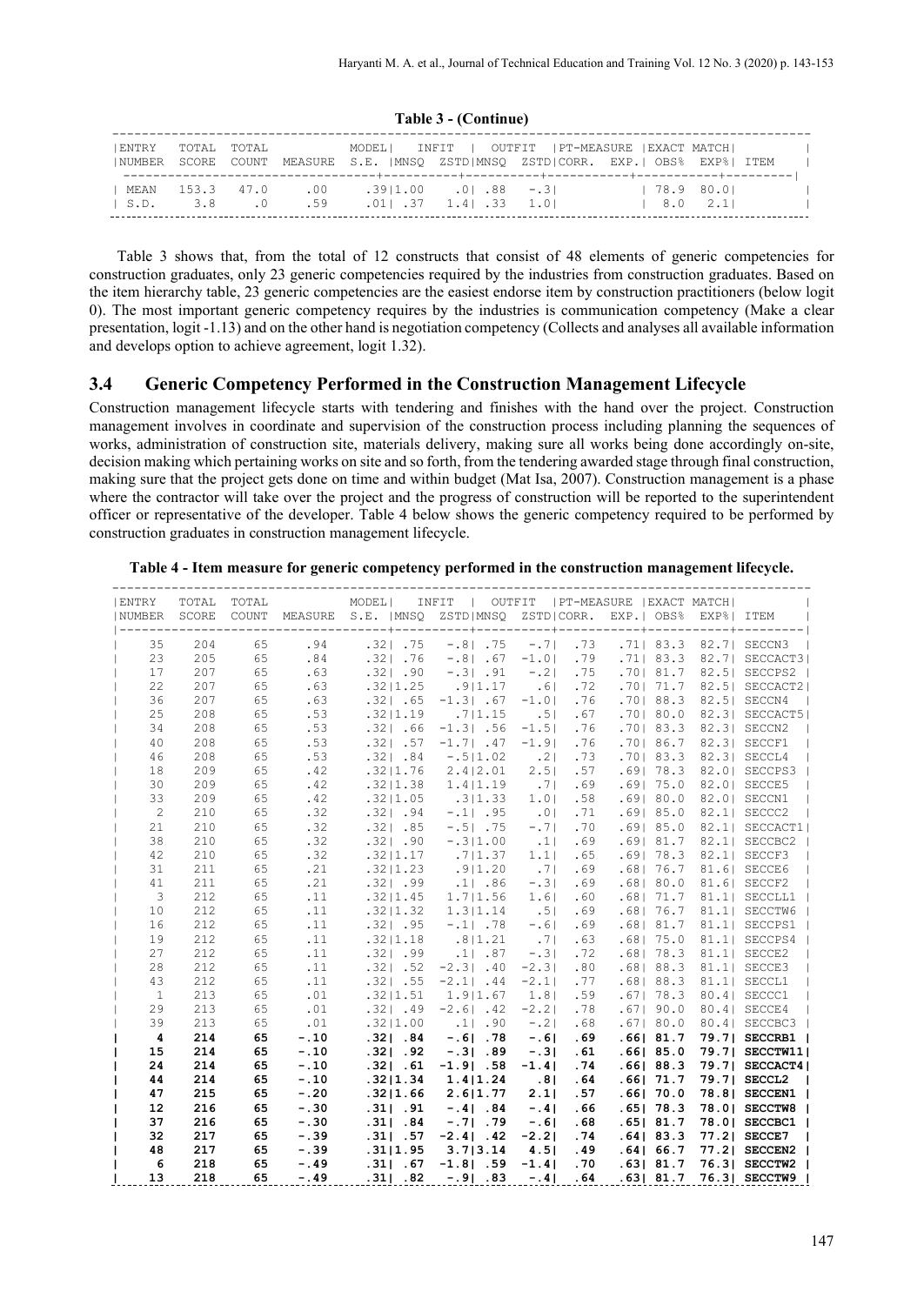| ENTRY<br>  NUMBER | TOTAL<br>SCORE | TOTAL<br>COUNT | MEASURE | MODELI            | INFIT<br>$\mathbf{r}$ | OUTFIT          | PT-MEASURE<br>S.E.  MNSO ZSTD MNSO ZSTD CORR. EXP.  OBS% EXP%  ITEM<br>-------+----------+--------- | EXACT MATCH |                 |  |
|-------------------|----------------|----------------|---------|-------------------|-----------------------|-----------------|-----------------------------------------------------------------------------------------------------|-------------|-----------------|--|
| 13                | 218            | 65             | $-.49$  | .311.82           | $-.91.83$             | $-.4$ l.64      | .63  81.7 76.3  SECCTW9                                                                             |             |                 |  |
| 26                | 218            | 65             | $-.49$  | .311.68           | -1.81.53              | $-1.7$ . $72$   | .631 78.3                                                                                           |             | 76.31 SECCE1 1  |  |
| 9                 | 219            | 65             | $-.59$  | .311.83           | -.91.66               | $-1.1$<br>. 65  | .621 78.3                                                                                           |             | 76.01 SECCTW5 1 |  |
| 20                | 219            | 65             | $-.59$  | .3112.02          | 4.212.18              | 2.91<br>. 52    | .621 65.0                                                                                           |             | 76.0  SECCPS5   |  |
| 45                | 219            | 65             | $-.59$  | .311.83           | $-.81.75$             | $-1.71$<br>. 67 | .62  81.7                                                                                           |             | 76.01 SECCL3 1  |  |
| 11                | 220            | 65             | $-.68$  | .311.77           | $-1.3$ l. 61          | . 67<br>$-1.31$ | .621 80.0                                                                                           |             | 75.11 SECCTW7 1 |  |
| 14                | 220            | 65             | $-.68$  | .311.83           | $-.91.74$             | $-.71$<br>. 62  | .621 80.0                                                                                           |             | 75.11 SECCTW101 |  |
| 8                 | 221            | 65             | $-.78$  | .31.197           | $-.11-.85$            | . 63<br>$-0.41$ | .61  70.0                                                                                           |             | 74.5  SECCTW4   |  |
| 5.                | 224            | 65             | $-1.05$ | .301.95           | $-.31-.84$            | .58<br>$-.31$   | .581 71.7                                                                                           |             | 72.71 SECCTW1 1 |  |
| 7                 | 225            | 65             | $-1.14$ | .3011.34          | $2.0 1.23$ . 7        | .48             | .581 61.7 72.41 SECCTW3 1                                                                           |             |                 |  |
|                   |                |                |         | $- + + - - - - -$ |                       | --+-------      |                                                                                                     |             |                 |  |
| MEAN              | 213.2          | 65.0           | .00     | .3211.00          | $-.11.99$             | $-11$           | 79.3                                                                                                | 79.71       |                 |  |
| S.D.              | 4.8            | $\cdot$ 0      | .48     | $.011$ $.36$      | 1.51<br>.51           | $1.4$           | 6.2                                                                                                 | 2.91        |                 |  |

#### **Table 4 - (Continue)**

Table 4 shows the item hierarchy result for generic competency required by the industry for the construction management phase from construction graduates. Based on the item hierarchy result, 20 generic competencies are the easiest to endorse items by contractors (below logit 0). It is believed that industries require graduates to perform teamwork competency (Manages the requirements of the various team members and the circumstances and interests of individuals throughout the project, logit -1.14) rather than negotiation competency (Considers practical options and prioritizes those presenting the optimal solution for the project, logit 0.94).

## **3.5 Generic Competency Performed in the Site Management Lifecycle**

Normally, site management phase will be managed by subcontractors. These subcontractors will report all the progress to the construction manager. The site management phase starts with construction and finishes with commissioning. Table 5 below shows the generic competency needs to be performed by construction graduates in site management lifecycle.

| ENTRY                   | TOTAL | TOTAL |                | MODEL                    | INFIT                    |                 |            |            |                | OUTFIT   PT-MEASURE   EXACT MATCH |                 |
|-------------------------|-------|-------|----------------|--------------------------|--------------------------|-----------------|------------|------------|----------------|-----------------------------------|-----------------|
| I NUMBER                | SCORE | COUNT | <b>MEASURE</b> | S.E.   MNSO              | ZSTD MNSO                |                 | ZSTDICORR. | EXP.I OBS% |                | EXP%  ITEM                        |                 |
|                         |       |       |                |                          |                          |                 |            |            |                |                                   |                 |
| 25                      | 132   | 44    | .85            | .3712.10                 | 3.112.63                 | 3.01            | .39        |            | $.58$   59.1   |                                   | 79.9  SECCACT5  |
| 40                      | 133   | 44    | .72            | $.371$ $.86$             | $-51.77$                 | $-1.5$          | .58        |            | $.58$   $81.8$ |                                   | 79.4  SECCF1    |
| 23                      | 134   | 44    | .58            | .3711.08                 | .411.02                  | $.2$            | .63        |            | $.571$ 79.5    |                                   | 78.91 SECCACT3  |
| 27                      | 134   | -44   | .58            | $.371$ $.54$             | $-2.01$ . 44             | $-1.7$          | .63        |            | $.57$   88.6   |                                   | 78.9  SECCE2    |
| 29                      | 134   | 44    | .58            | .3711.00                 | $.11$ $.72$              | $- 0.71$        | .55        |            | $.57$   79.5   |                                   | 78.9  SECCE4    |
| 41                      | 134   | 44    | .58            | $.371$ $.37$             | $-3.1$ $.27$ $-2.6$      |                 | .62        |            | $.57$   88.6   |                                   | 78.9  SECCF2    |
| 47                      | 134   | 44    | .58            | .3711.02                 | .211.11                  | .4 <sub>1</sub> | .53        |            | $.57$   75.0   |                                   | 78.9  SECCEN1   |
| 48                      | 134   | -44   | .58            | .37 1.19                 | .811.16                  | $.5$            | .39        |            | $.571$ 75.0    |                                   | 78.91 SECCEN2   |
| $\overline{4}$          | 135   | 44    | .45            | .37 1.02                 | .211.14                  | .5 <sub>1</sub> | .73        |            | $.571$ 72.7    |                                   | 78.3  SECCRB1   |
| 16                      | 135   | 44    | .45            | $.371$ $.95$             | $-.11.68$                | $- 0.81$        | .72        |            | $.57$   81.8   |                                   | 78.3  SECCPS1   |
| 21                      | 135   | 44    | .45            |                          | $.37$ $.66$ $-1.4$ $.74$ | $- 0.61$        | .60        |            | $.57$   90.9   |                                   | 78.3  SECCACT1  |
| 26                      | 135   | 44    | .45            | $.371$ $.67$             | $-1.4$ . 49              | $-1.5$          | .72        |            | $.57$   77.3   |                                   | 78.3  SECCE1    |
| $\overline{\mathbf{3}}$ | 136   | 44    | .31            | $.37$ $.77$              | $-.91.96$                | $.0$            | .46        |            | $.57$   81.8   |                                   | 78.5  SECCLL1   |
| 30                      | 136   | -44   | .31            | $.371$ $.57$             | $-1.9$ . 36              | $-2.2$          | .41        |            | .57186.4       |                                   | 78.5  SECCE5    |
| 35                      | 136   | -44   | .31            | $.371$ $.76$             | $-91.74$                 | $-0.61$         | .60        |            | $.57$   81.8   |                                   | 78.5  SECCN3    |
| 36                      | 136   | 44    | .31            | $.371$ $.57$             | $-1.9$ . 49              | $-1.5$          | .69        |            | $.57$   90.9   |                                   | 78.5  SECCN4    |
| 45                      | 136   | 44    | .31            | .3711.90                 | 2.91.66                  | $1.6$           | .84        |            | $.57$   70.5   |                                   | 78.5  SECCL3    |
| 9                       | 137   | 44    | .18            | $.37$ $.98$              | .01.99                   | $\cdot$ 1       | .74        |            | $.56$   79.5   |                                   | 78.3  SECCTW5   |
| 15                      | 137   | -44   | .18            | $.37$ $.71$ $-1.2$ $.59$ |                          | $-1.1$          | .50        |            | $.56$   84.1   |                                   | 78.31 SECCTW111 |
| 24                      | 137   | -44   | .18            | .37 1.13                 | .611.00                  | $\cdot$ 1       | .60        |            | .561 79.5      |                                   | 78.31 SECCACT41 |
| 28                      | 137   | -44   | .18            | $.371$ . 77              | $-0.91$ . 67             | $- .91$         | .26        |            | .56184.1       |                                   | 78.3  SECCE3    |
| 32                      | 137   | 44    | .18            | $.37$ $.60$              | $-1.8$ . 57              | $-1.2$          | .57        |            | $.56$   88.6   |                                   | 78.3  SECCE7    |
| 39                      | 137   | 44    | .18            | .3711.35                 | $1.3$ $.98$              | $\cdot$ 1       | .76        |            | $.56$   75.0   |                                   | 78.3  SECCBC3   |
| 42                      | 137   | 44    | .18            | .3711.27                 | 1.111.47                 | $1.2$           | .57        |            | $.56$   70.5   |                                   | 78.3  SECCF3    |
| 31                      | 138   | -44   | .04            | $.37$   $.62$            | $-1.71$ .53              | $-1.4$          | .67        |            | .56186.4       |                                   | 77.9  SECCE6    |
| 33                      | 138   | -44   | .04            | .3711.02                 | .21.97                   | $\cdot$ 1       | .50        |            | $.561$ $77.3$  |                                   | 77.91 SECCN1    |
| 46                      | 138   | 44    | .04            | .3712.00                 | $3.2 \mid 1.95$          | $2.1$           | .65        |            | $.561$ $70.5$  |                                   | 77.9  SECCL4    |
| 10                      | 139   | 44    | $-.09$         | $.37$ $.74$              | $-1.1$ . 69              | $-.81$          | .54        |            | $.56$   79.5   |                                   | 77.4  SECCTW6   |
| 13                      | 139   | 44    | $-.09$         | $.37$   .67              | $-1.5$   .50             | $-1.51$         | .46        |            | $.56$   84.1   |                                   | 77.4  SECCTW9   |
| 18                      | 139   | 44    | $-.09$         | $.371$ $.87$             | $-.51$ .78               | $-.51$          | .57        |            | .56  79.5      |                                   | 77.41 SECCPS3   |
| 22                      | 139   | 44    | $-.09$         | .371.60                  | $-1.9$ . 42              | $-1.91$         | .50        |            | $.56$   84.1   |                                   | 77.4  SECCACT2  |
| 14                      | 140   | 44    | $-.23$         | $.37$ $.72$              | $-1.2$ $.56$             | $-1.3$          | .67        |            | $.571$ 84.1    |                                   | 76.9  SECCTW10  |
| 34                      | 140   | 44    | $-.23$         | .37 1.25                 | $1.1$ $.78$              | $-1.51$         | .10        |            | $.57$   84.1   |                                   | 76.9  SECCN2    |
| 5                       | 141   | 44    | $-.36$         | .37 1.47                 | 1.811.03                 | $\cdot$ . 21    | .69        |            | .57  75.0      |                                   | 77.5  SECCTW1   |
|                         |       |       |                |                          |                          |                 |            |            |                |                                   |                 |

|  |  |  | Table 5 - Item measure for generic competency performed in the site management lifecycle. |  |
|--|--|--|-------------------------------------------------------------------------------------------|--|
|  |  |  |                                                                                           |  |
|  |  |  |                                                                                           |  |
|  |  |  |                                                                                           |  |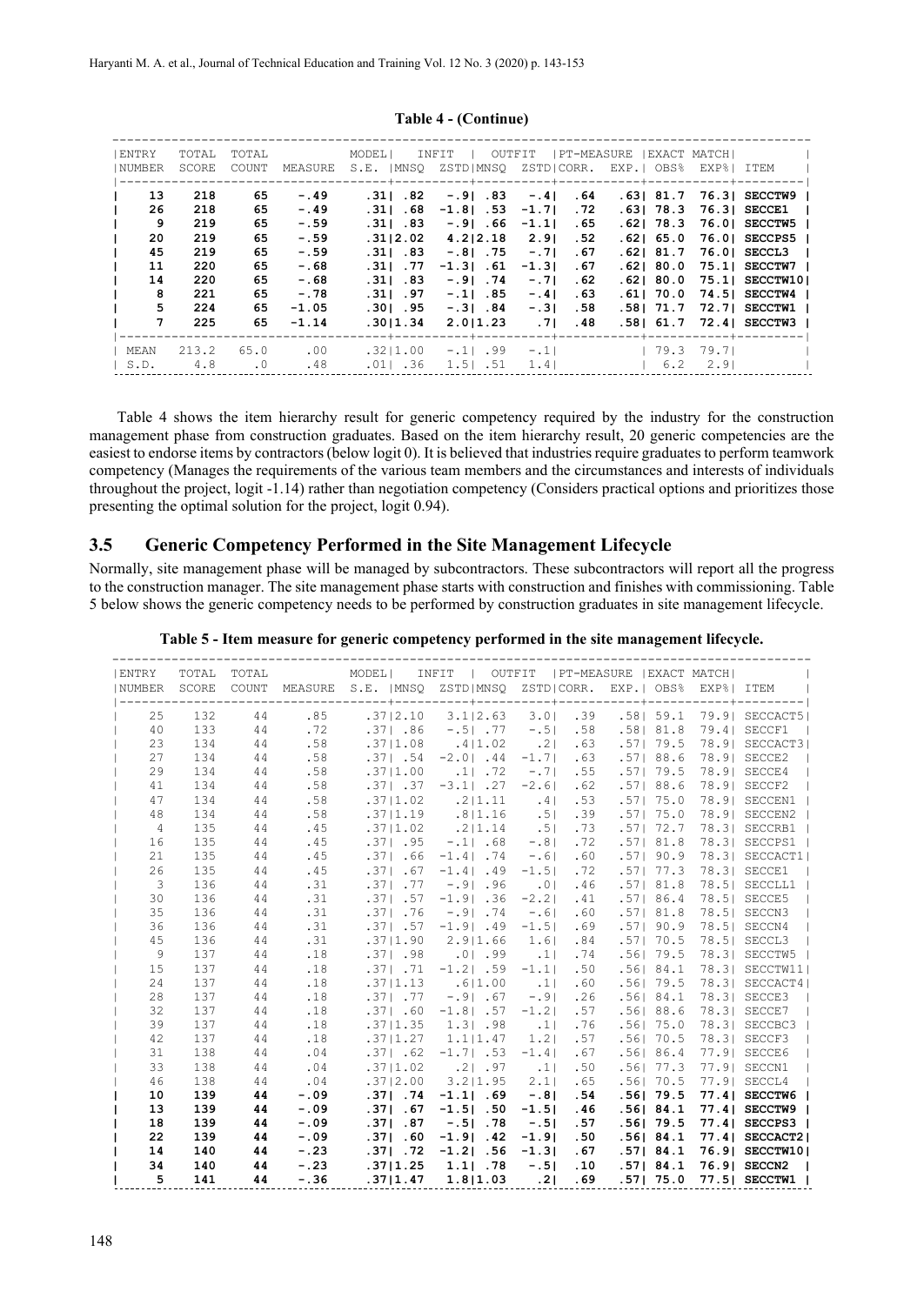|                           | PT-MEASURE   EXACT MATCH |           |      |        | INFIT   OUTFIT                                   | MODEL <br>MEASURE S.E.   MNSO ZSTD  MNSO ZSTD  CORR. EXP.   OBS% EXP%   ITEM |                | TOTAL<br>COUNT              | TOTAL<br>SCORE | ENTRY<br>I NUMBER |
|---------------------------|--------------------------|-----------|------|--------|--------------------------------------------------|------------------------------------------------------------------------------|----------------|-----------------------------|----------------|-------------------|
|                           |                          |           |      |        |                                                  |                                                                              |                |                             |                |                   |
| .571 79.5 77.51 SECCTW7 1 |                          |           | . 64 | $-.71$ | -.51.72                                          | .371.86                                                                      | $-.36$         | 44                          | 141            | 11                |
| 77.51 SECCPS2 1           |                          | .571 70.5 | . 68 |        | 1.011.30.91                                      | .3711.24                                                                     | $-.36$         | 44                          | 141            | 17                |
| .57  65.9 77.5  SECCPS5   |                          |           | .43  |        | $1.5 1.57 \t1.5 $                                | .3711.36                                                                     | $-.36$         | 44                          | 141            | 20                |
| .57  79.5 77.2  SECCTW8   |                          |           | .39  |        | $-.2$ $.96$ $.0$ $]$                             | .371.93                                                                      | $-.50$         | 44                          | 142            | 12 <sup>2</sup>   |
| .57  75.0 77.2  SECCPS4   |                          |           | .54  | $-.61$ | $-.2$   $.78$                                    | .371.95                                                                      | $-.50$         | 44                          | 142            | 19                |
| 77.2  SECCBC1             |                          | .571 75.0 | .45  |        | $.37 1.07$ $.4 1.17$ $.6 $                       |                                                                              | $-.50$         | 44                          | 142            | 37                |
| 77.2   SECCBC2            |                          | .57  75.0 | .56  | $-.71$ | $-.3$ $-.73$                                     | .371.92                                                                      | $-.50$         | 44                          | 142            | 38                |
| .58  75.0 76.9  SECCC2    |                          |           | .48  |        | .37 1.06 .4 1.14 .5                              |                                                                              | $-.63$         | 44                          | 143            | $\overline{2}$    |
| 76.9  SECCTW2             |                          | .581 79.5 | .48  | $-.21$ | $-.61.88$                                        | .371.85                                                                      | $-.63$         | 44                          | 143            | 6                 |
| 76.9  SECCTW3             |                          | .58  84.1 | . 68 | $-.31$ | $-.51.86$                                        | .371.87                                                                      | $-.63$         | 44                          | 143            |                   |
| .58   77.3 76.6   SECCTW4 |                          |           | .50  | $-.71$ | $-.4$ . $75$                                     | .371.90                                                                      | $-.77$         | 44                          | 144            | 8                 |
| .591 75.0 76.41 SECCC1    |                          |           | .52  | 1.11   | 1.2 1.38                                         | .3711.26                                                                     | $-.90$         | 44                          | 145            | 1                 |
| .59   79.5 76.4   SECCL2  |                          |           | . 75 |        | $.37 1.00$ $.1 1.08$ $.3 $                       |                                                                              | $-.90$         | 44                          | 145            | 44                |
| .59  65.9 76.1  SECCL1    |                          |           | . 62 | .71    | 1.011.22                                         | .37 1.21                                                                     | $-1.04$        | 44                          | 146            | 43                |
|                           |                          |           |      |        | $.371$ $.98$ $-.11$ $.93$ $-.21$ $178.8$ $77.91$ |                                                                              | 138.3 44.0 .00 |                             |                | MEAN              |
|                           | $6.6$ .81                |           |      |        | $.001$ $.36$ $1.41$ $.43$ $1.11$                 |                                                                              | .48            | $\overline{\phantom{a}}$ .0 | 3.5            | S.D.              |

#### **Table 5 - (Continue)**

Table 5 shows 21 generic competency required by the industries from construction graduates in performing site management roles and tasks. Industries require construction graduates to focus more on Leadership (Create an environment which encourages high performance and enables team members to reach their full potential, logit -1.04) rather than analytical and critical thinking competency (Think beyond the limits, logit 0.85).

#### **3.6 Construction Graduates Generic Competency Portfolio**

Table 6 below, represent the generic competency required by the industry from the construction graduates in performing each construction lifecycle. This portfolio was developed based on item hierarchy analysis for each construction lifecycle. The most difficult items for principal to express agreement with, are the item at the top of the table (positive logit). The least difficult item for principals to express agreement with, were item at the bottom of the table (negative logit) (refer to table 3,4 and 5).

Therefore, this research identified that, in performing project management phase, industries require graduates to perform communication, analytical and critical thinking, leadership, ethics, teamwork and problem-solving competency. Furthermore, in performing construction management phase, industries required graduates to master teamwork, leadership, problem-solving, ethics, entrepreneurship, behavior characteristic, analytical and critical thinking and relationship building competency. Moreover, industries needs students to perform leadership, communication, teamwork, behavior characteristic, problem-solving, negotiation and analytical and critical thinking competency in site management phase.

|                                                                                                                                                                                                                                                                                                   | <b>Construction Lifecycle</b>                                                                                                                                                                                           |                                                                                                                                                                                     |
|---------------------------------------------------------------------------------------------------------------------------------------------------------------------------------------------------------------------------------------------------------------------------------------------------|-------------------------------------------------------------------------------------------------------------------------------------------------------------------------------------------------------------------------|-------------------------------------------------------------------------------------------------------------------------------------------------------------------------------------|
| <b>Project Management</b>                                                                                                                                                                                                                                                                         | <b>Construction Management</b>                                                                                                                                                                                          | <b>Site Management</b>                                                                                                                                                              |
| <b>Communication:</b> Make a clear<br>presentation                                                                                                                                                                                                                                                | <b>Teamwork:</b> Manages the<br>requirements of the various team<br>members and the circumstances and<br>interests of individuals throughout<br>the project.                                                            | Leadership: Create an<br>environment which encourages<br>high performance and enables team<br>members to reach their full<br>potential.                                             |
| <b>Communication: Deliver ideas</b><br>clearly and effectively, orally and in<br>writing                                                                                                                                                                                                          | Teamwork: Builds and maintains an<br>effective project team throughout the<br>project lifecycle. In doing so is aware<br>of the different stages of team<br>development and the different<br>models that can be applied | Leadership: Gains the trust,<br>confidence, and commitment of<br>others and utility collaboration<br>throughout the lifecycle to ensure<br>the continued momentum of the<br>project |
| <b>Analytical and Critical Thinking:</b><br>Makes appropriate plans or analysis,<br>systematically breaking down a<br>complex problem or process into<br>parts. Uses several techniques to<br>break apart complex problems to<br>reach a solution, or makes long<br>chains of causal connections. | <b>Teamwork:</b> Takes pride in the<br>project and the team's achievement,<br>provide regular feedback to the team,<br>and recognizes and acknowledges<br>contributions from individual team<br>members.                | <b>Communication: Deliver ideas</b><br>clearly and effectively, orally and<br>in writing                                                                                            |

**Table 6 - Construction graduates generic competency portfolio based on construction lifecycle.**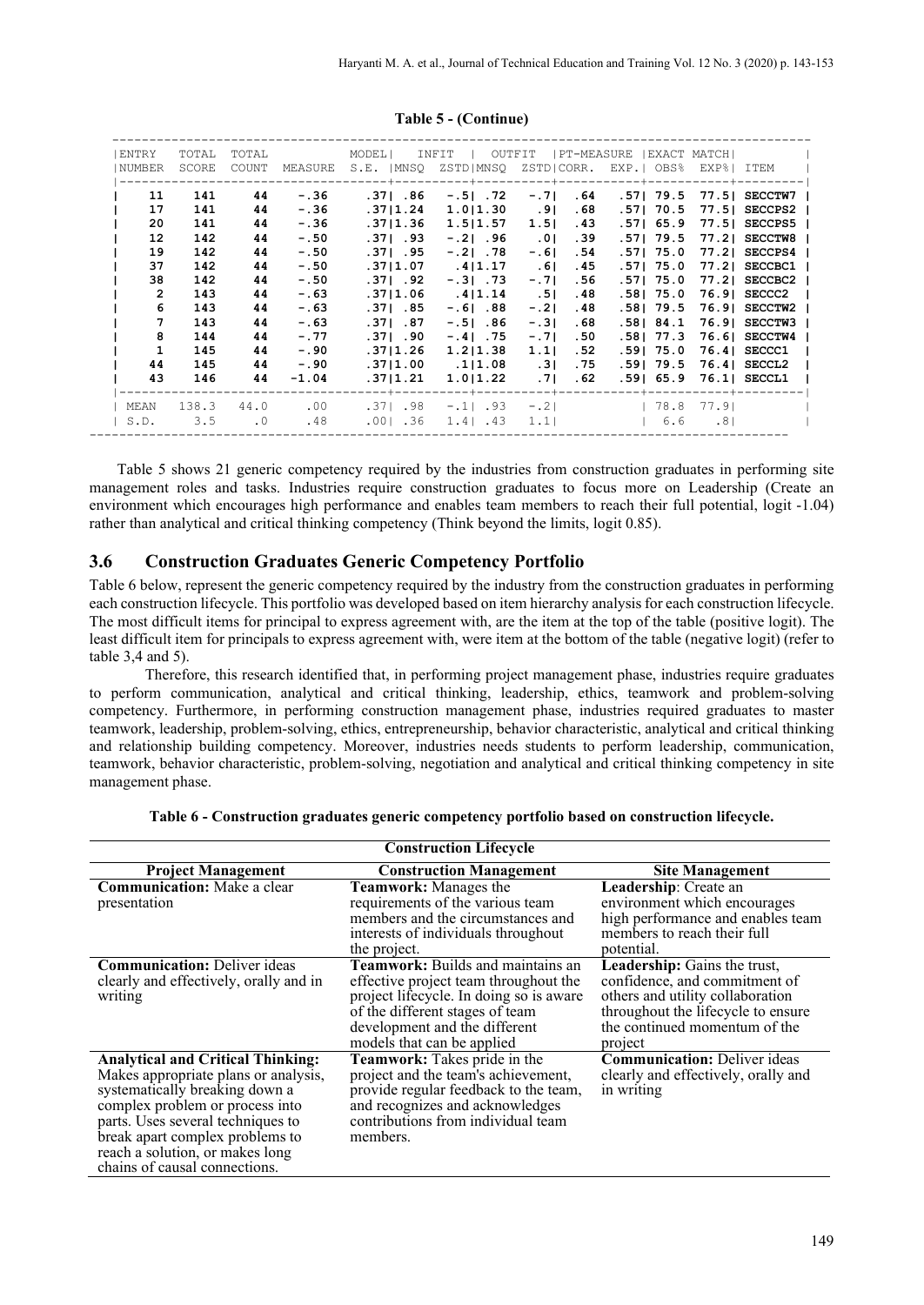## **Table 6 - (Continue)**

| <b>Construction Lifecycle</b>                                                                                                                                                                                            |                                                                                                                                                                                                                   |                                                                                                                                                                                                                             |  |
|--------------------------------------------------------------------------------------------------------------------------------------------------------------------------------------------------------------------------|-------------------------------------------------------------------------------------------------------------------------------------------------------------------------------------------------------------------|-----------------------------------------------------------------------------------------------------------------------------------------------------------------------------------------------------------------------------|--|
| <b>Project Management</b>                                                                                                                                                                                                | <b>Construction Management</b>                                                                                                                                                                                    | <b>Site Management</b>                                                                                                                                                                                                      |  |
| <b>Analytical and Critical Thinking:</b><br>Provides the framework so that<br>solutions to problems or concerns<br>involving the immediate project team                                                                  | Teamwork: Contribute to the<br>planning and coordinating team<br>effort                                                                                                                                           | <b>Communication:</b> Make a clear<br>presentation                                                                                                                                                                          |  |
| are addressed.                                                                                                                                                                                                           |                                                                                                                                                                                                                   |                                                                                                                                                                                                                             |  |
| <b>Analytical and Critical Thinking:</b><br>Expand and improve thinking skills                                                                                                                                           | <b>Teamwork:</b> Contribute positively to<br>address problems and devises<br>solution with the team                                                                                                               | Teamwork: Manages the<br>requirements of the various team<br>members and the circumstances<br>and interests of individuals<br>throughout the project.                                                                       |  |
| <b>Analytical and Critical Thinking:</b><br>Think beyond the limits                                                                                                                                                      | Teamwork: Communicates regularly<br>with the project team and wider<br>networks.                                                                                                                                  | Teamwork: Develops the team<br>objectives and agrees on ways of<br>working with the team.                                                                                                                                   |  |
| <b>Analytical and Critical Thinking:</b><br>Understands how actions taken on the<br>project may impact other areas of the<br>project, other projects in the<br>organization or other organizational<br>operations.       | Teamwork: Respect others                                                                                                                                                                                          | Teamwork: Takes pride in the<br>project and the team's<br>achievement, provide regular<br>feedback to the team, and<br>recognizes and acknowledges<br>contributions from individual team<br>members.                        |  |
| Teamwork: Manages the<br>requirements of the various team<br>members and the circumstances and<br>interests of individuals throughout<br>the project.                                                                    | Teamwork: Develops the team<br>objectives and agrees on ways of<br>working with the team.                                                                                                                         | Teamwork: Show respect for<br>others' intelligence by appealing to<br>reasons.                                                                                                                                              |  |
| Teamwork: Contribute positively to<br>address problems and devises<br>solution with the team                                                                                                                             | <b>Teamwork:</b> Show respect for others'<br>intelligence by appealing to reasons                                                                                                                                 | Teamwork: Contribute positively<br>to address problems and devises<br>solution with the team                                                                                                                                |  |
| Teamwork: Develops the team<br>objectives and agrees on ways of<br>working with the team.                                                                                                                                | Teamwork: Responsible for the<br>team result                                                                                                                                                                      | Teamwork: Builds and maintains<br>an effective project team<br>throughout the project life cycle. In<br>doing so is aware of the different<br>stages of team development and<br>the different models that can be<br>applied |  |
| Teamwork: Builds and maintains an<br>effective project team throughout the<br>project life cycle. In doing so is<br>aware of the different stages of team<br>development and the different models<br>that can be applied | Leadership: Agrees on SMART<br>performance objective for the team<br>and individuals which are regularly<br>reviewed and monitored to provide<br>prompt and constructive feedback                                 | Teamwork: Contribute to the<br>planning and coordinating team<br>effort                                                                                                                                                     |  |
| Teamwork: Contribute to the<br>planning and coordinating team effort                                                                                                                                                     | Leadership: Gains the trust,<br>confidence, and commitment of<br>others and utility collaboration<br>throughout the lifecycle to ensure the<br>continued momentum of the project                                  | <b>Teamwork: Respect others</b>                                                                                                                                                                                             |  |
| <b>Teamwork:</b> Communicates regularly<br>with the project team and wider<br>networks.                                                                                                                                  | <b>Ethics:</b> Practice ethical behavior                                                                                                                                                                          | Teamwork: Ask for support and<br>offers assistance as appropriate                                                                                                                                                           |  |
| Teamwork: Takes pride in the<br>project and the team's achievement,<br>provide regular feedback to the team,<br>and recognizes and acknowledges<br>contributions from individual team<br>members.                        | <b>Ethics:</b> Honestly represent self at the<br>appropriate level of competence<br>which can be evidenced by<br>appropriate continuing professional<br>development, qualifications,<br>knowledge and experience. | <b>Behavior characteristic:</b><br>Identifies and adopts sensible,<br>effective, straightforward solutions                                                                                                                  |  |
| Problem Solving: Identified the root<br>causes rather than the symptoms of<br>the conflict and is creative in seeking<br>a path to resolution                                                                            | <b>Problem Solving:</b> Find new ideas<br>and alternative solutions                                                                                                                                               | Behavior characteristic: Have an<br>open, positive, and 'can-do' attitude<br>which build confidence and<br>credibility both within the team<br>and stakeholders.                                                            |  |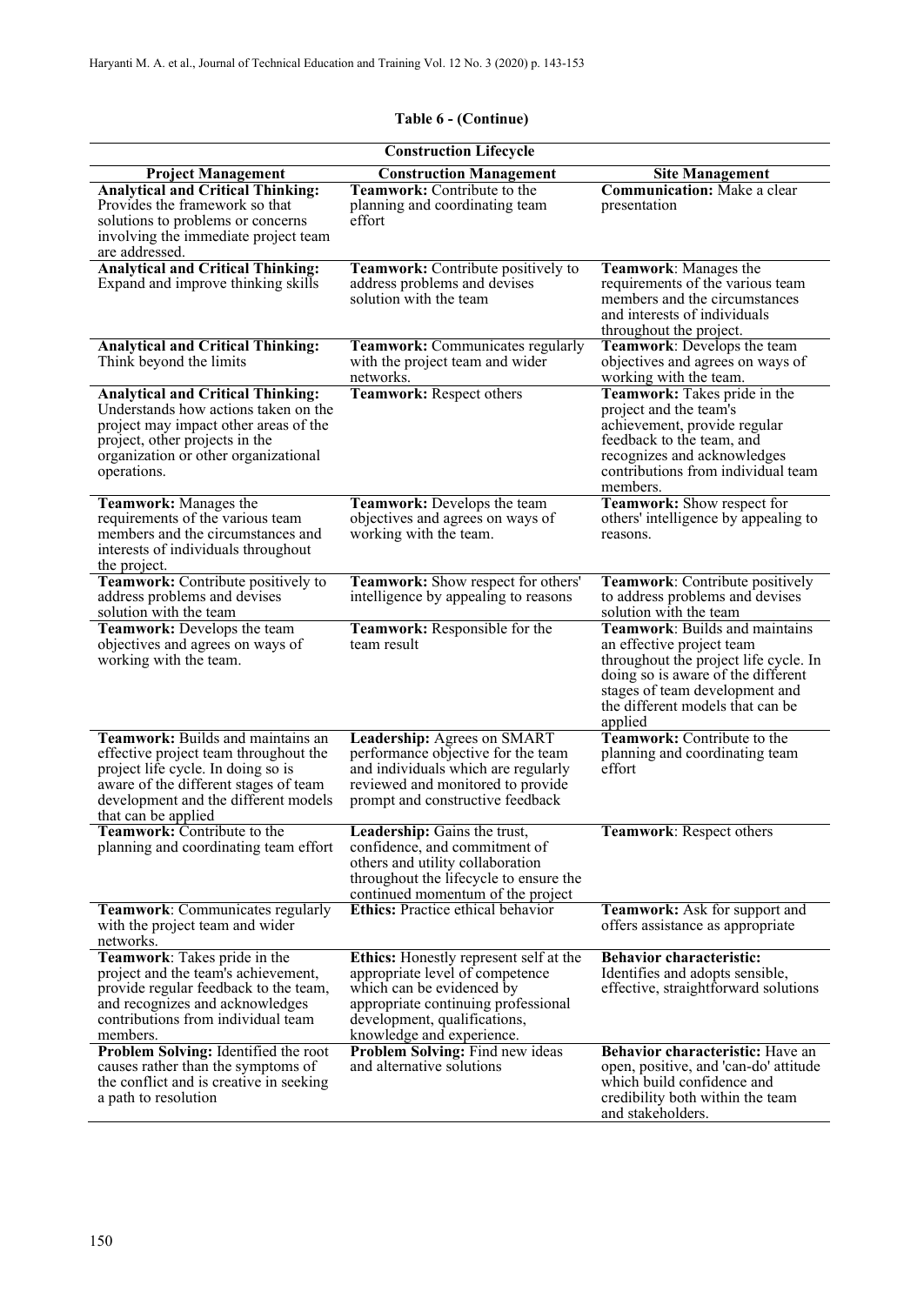| <b>Construction Lifecycle</b>                                                                                                                                                                              |                                                                                                                                                                          |                                                                                                                                                                                                             |  |
|------------------------------------------------------------------------------------------------------------------------------------------------------------------------------------------------------------|--------------------------------------------------------------------------------------------------------------------------------------------------------------------------|-------------------------------------------------------------------------------------------------------------------------------------------------------------------------------------------------------------|--|
| <b>Project Management</b>                                                                                                                                                                                  | <b>Construction Management</b>                                                                                                                                           | <b>Site Management</b>                                                                                                                                                                                      |  |
| Leadership: Gains the trust,<br>confidence, and commitment of<br>others and utility collaboration<br>throughout the lifecycle to ensure the<br>continued momentum of the project                           | Entrepreneurship: Plan a business                                                                                                                                        | <b>Negotiation:</b> Set out a negotiation<br>strategy, understanding the<br>motivation, wants and needs of all<br>parties                                                                                   |  |
| Leadership: Create an environment<br>which encourages high performance<br>and enables team members to reach<br>their full potential.                                                                       | Entrepreneurship: Develop,<br>explore and seize business<br>opportunities                                                                                                | Analytical and critical thinking:<br>Understands how actions taken on<br>the project may impact other areas<br>of the project, other projects in the<br>organization or other<br>organizational operations. |  |
| Leadership: Agrees on SMART<br>performance objective for the team<br>and individuals which are regularly<br>reviewed and monitored to provide<br>prompt and constructive feedback                          | <b>Analytical and Critical Thinking:</b><br>Expand and improve thinking skills                                                                                           | Problem Solving: Find new ideas<br>and alternative solutions                                                                                                                                                |  |
| Leadership: Basic knowledge of<br>leadership theory                                                                                                                                                        | <b>Behaviour Characteristic:</b> Have an<br>open, positive, and 'can-do' attitude<br>which build confidence and<br>credibility both within the team and<br>stakeholders. | Problem-solving: Identify and<br>analyze problems in complex<br>situations                                                                                                                                  |  |
| Ethics: Honestly represent self at the<br>appropriate level of competence<br>which can be evidenced by<br>appropriate continuing professional<br>development, qualifications,<br>knowledge and experience. | <b>Relationship Building: Navigates</b><br>quickly through network to gain<br>support to move project forward                                                            | Problem-solving: Anticipates and<br>prepares for potential conflict<br>situations that may have an impact<br>on the project.                                                                                |  |
| Ethics: Adopts a morally, legally and<br>socially appropriate manner behavior<br>and working with all members of the<br>project teams and stakeholders.                                                    |                                                                                                                                                                          | Problem-solving: Identified the<br>root causes rather than the<br>symptoms of the conflict and is<br>creative in seeking a path to<br>resolution                                                            |  |
| <b>Ethics:</b> Encourages a culture of<br>openness and honesty within the<br>project.                                                                                                                      |                                                                                                                                                                          |                                                                                                                                                                                                             |  |
| Flexibility: Changes quickly when<br>necessary.                                                                                                                                                            |                                                                                                                                                                          |                                                                                                                                                                                                             |  |

#### **Table 6 - (Continue)**

## **4. Discussion and Conclusion**

It is common knowledge that the nature of occupations served by the TVET sector has been evolving progressively in recent decades into one demanding more intellectual and higher-order skills commonly associated with traditional professions (Ab. Rahim Bakar, 2011). In accomplishing higher-order skill worker, each graduate needs to be well prepared with technical and generic skills. In the 21st century, generic competency is the most required skill besides technical knowledge in an attempt to compete for employment and sustain job at the global industrial market (Joynes et al., 2019)

From the result of generic competency portfolio, it can be concluded that industries require graduates to perform more on analytical and critical thinking in the project management phase. It is believed that, when the graduates are employed as an entry level in the top management position, this position requires more conceptual skill involving thinking skill in performing project management roles and task (refer to figure 1). This is because the working environment and culture of a construction project is unique compared to most working condition. The worker must deal with the nature of constructions which are unpredictable nature, non-linear relationship, short term task, working environment, volume, size, multiple feedback possesses and physical boundaries (Gould & Joyce, 2009; Mat Isa, 2007 and Hassan, 2005). Therefore, in dealing with this kind of situation, construction graduates need to acquire analytical and critical thinking skill.

Moreover, in the construction management phase, it has been found that industries require construction graduates to perform more on teamwork competency. Industries require less conceptual skill which involves thinking and problemsolving skills. This is because construction management involves coordinate and supervision of the construction process. Graduates must work as a team within the whole organizations entirely, but each has a specific function to deliver specific sub-objectives and their performances are usually measured in terms of the achievement of the organizational goals (Mat Isa, 2007). Furthermore, construction is a group work and consist of people from various backgrounds. Therefore,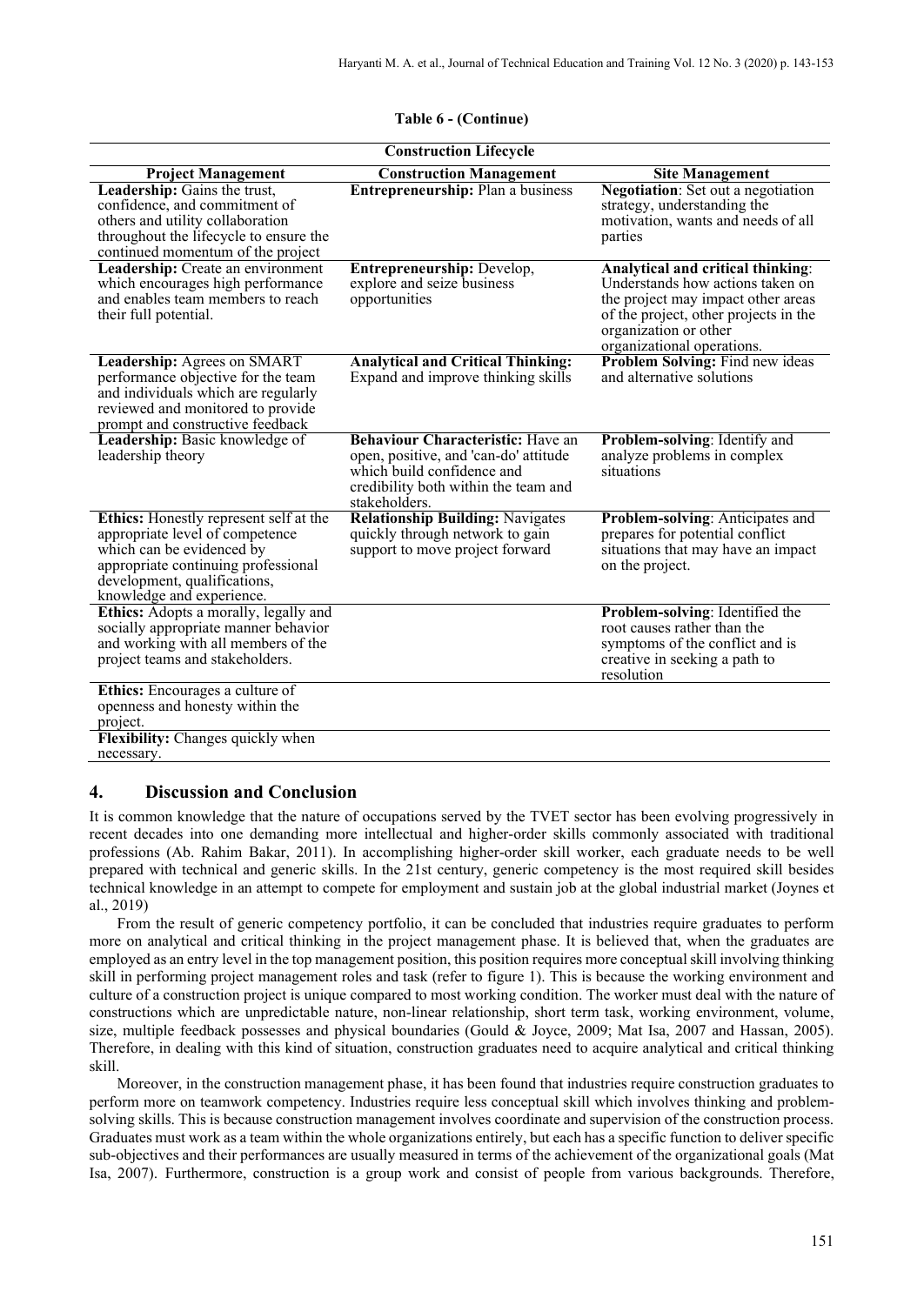construction graduates need to be part of it and able to work within the group. Teamwork is a key requirement in most occupations and an essential part of workplace success therefore, employers are seeking to recruit individuals who pay due attention to relations with peers and superiors (Suarta et al., 2018) .

Meanwhile, for the site management phase, it is believed that the site manager will perform more on technical skill rather than conceptual skill (refer to figure 1). The result from table 5 identified that site management phase requires more on problem-solving and teamwork competency. Capability to solve problems and make suitable choices is critical, individuals with this skill are able to effectively plan and organize their team and are probable to get the job completed appropriately in the first time (Keow Ngang Tang, 2019). It can be concluded that the problem-solving competency is implemented in solving any problems in the technical competency.



**Fig. 1 - Competency in management scope.**

Therefore, it is believed that the construction curriculum shall include all generic importance competencies demand by the industries. This will make sure that, TVET-construction graduates can adapt to the working environment in every phase of the project lifecycle. These research findings will be useful in assisting the universities and industries to improve the generic competency amongst construction management students by providing valuable insight and expanding current knowledge-base of those elements and variables required by industries. Since the Ministry of Higher Education (MOHE) hasn't proposed any generic competency focusing on construction programs, this portfolio can be a significant basis for assessing the current soft skills model adapting in their curriculum. Moreover, this research will offer options and strategies to improve existing curriculum, training and needs and contribute to the opportunity to enhance the construction graduates generic competency.

#### **Acknowledgement**

The author would like to express our heartfelt thanks to Universiti Kebangsaan Malaysia (Geran Industri : KK-2019-015) for supporting this research. Credit also goes to various organizations, which facilitated the successful completion of this research.

#### **References**

Ab. Rahim Bakar. (2011). *Preparing Malaysian Youths Roles of Technical and Vocational Education and Training (TVET)*. Universiti Putra Malaysia Press

Affandi, H. M. (2015). *A Generic Competency Framework for Entry Level Construction Managers in Malaysia.* Shah Alam: UiTM Shah Alam.

Ahn, Y. H., Kwon, H., Pearce, A. R., & Shin, H. (2010). Key Competencies for U.S. Construction Graduates: An Exploratory Factor Analysis. *46th ASC Annual International Conference.* Boston, Massachusetts .

Andrich., D. (1978). A Rating Formulation for Ordered Response Categories. *Psychometrica*, 561-573.

Badawy (1995). *Developing Managerial Skills in Engineers and Scientists : Succeeding as a Technical Manager (2nd ed.).* New York: John Wiley.

Bond., T., & Fox., C. (2007). *Applying the Rasch Model : Fundamental Measurement in the Human Sciences.* New Jersey: Lawrence Erlbaum Associates.

Bourse., M., Harzallah., M., & Trichet., F. (2002). *COMMONCV: Modeling The Competencies Underlying a Curriculum Vitae.* IRIN.

Bridgstock, R. (2011). Skills for creative industries graduates success. *Education and Training* , 9-26.